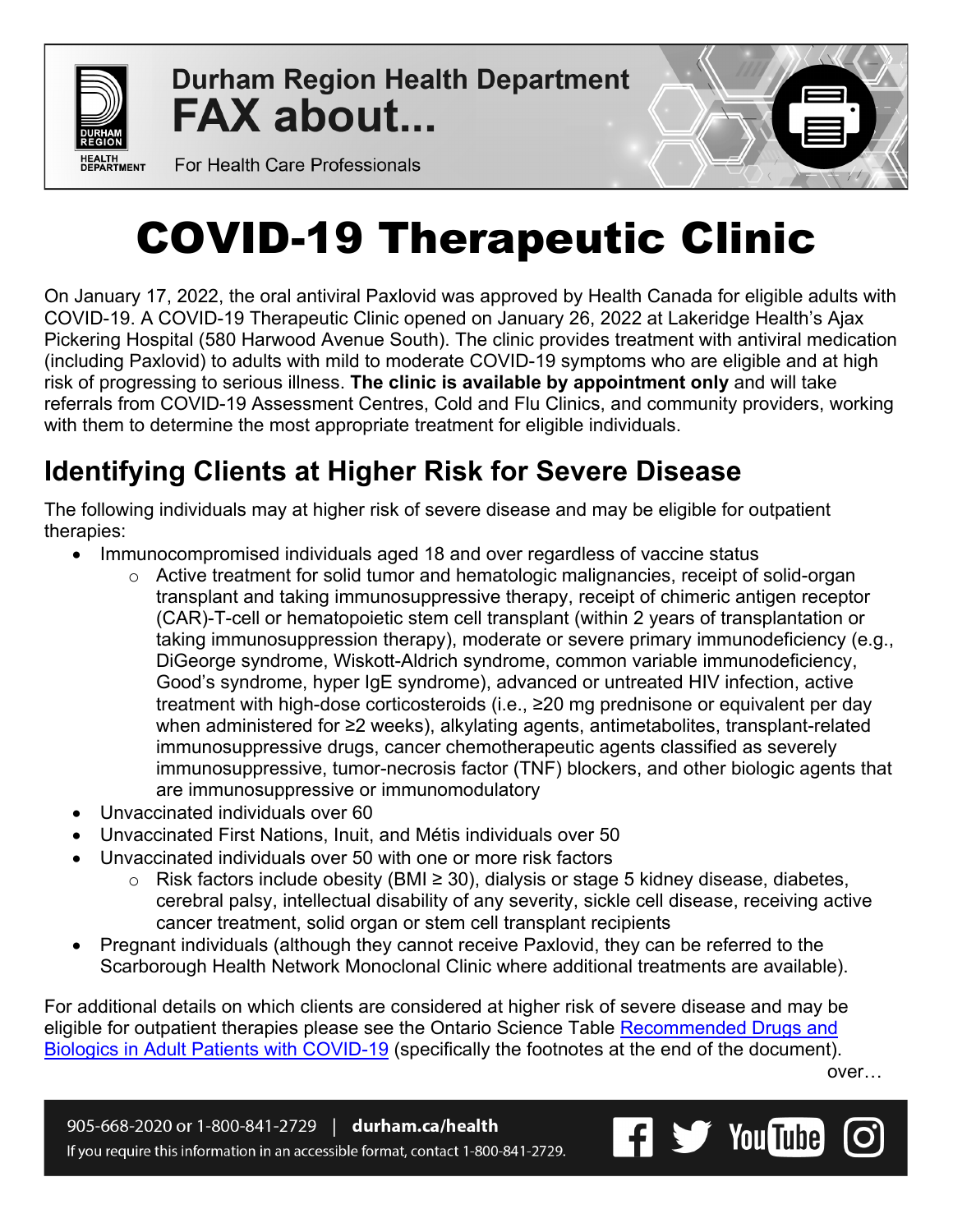## **Accessing the COVID-19 Therapeutic Clinic**

Symptomatic individuals who are at higher risk of serious illness and hospitalization (e.g., those individuals listed above being considered for COVID-19 treatment), should seek testing (even if vaccinated) at a COVID-19 Assessment Centre by completing the form at covid19swab. Ih ca or by calling 905-721-4842 if unable to book online.

**Community providers can refer to the COVID-19 Therapeutic Clinic by faxing the intake form (attached) to 905-831-8326.** The clinic runs Monday to Sunday 0800 to 1600hrs. Clients need to have a positive COVID-19 test (PCR, RAT, or pending) and symptom onset must be within the last 5 days.

Paxlovid must be administered within 5 days of symptom onset so please ensure timely referral.

For questions regarding clinic operation and logistics please contact [ctc@lh.ca.](mailto:ctc@lh.ca)

February 3, 2022